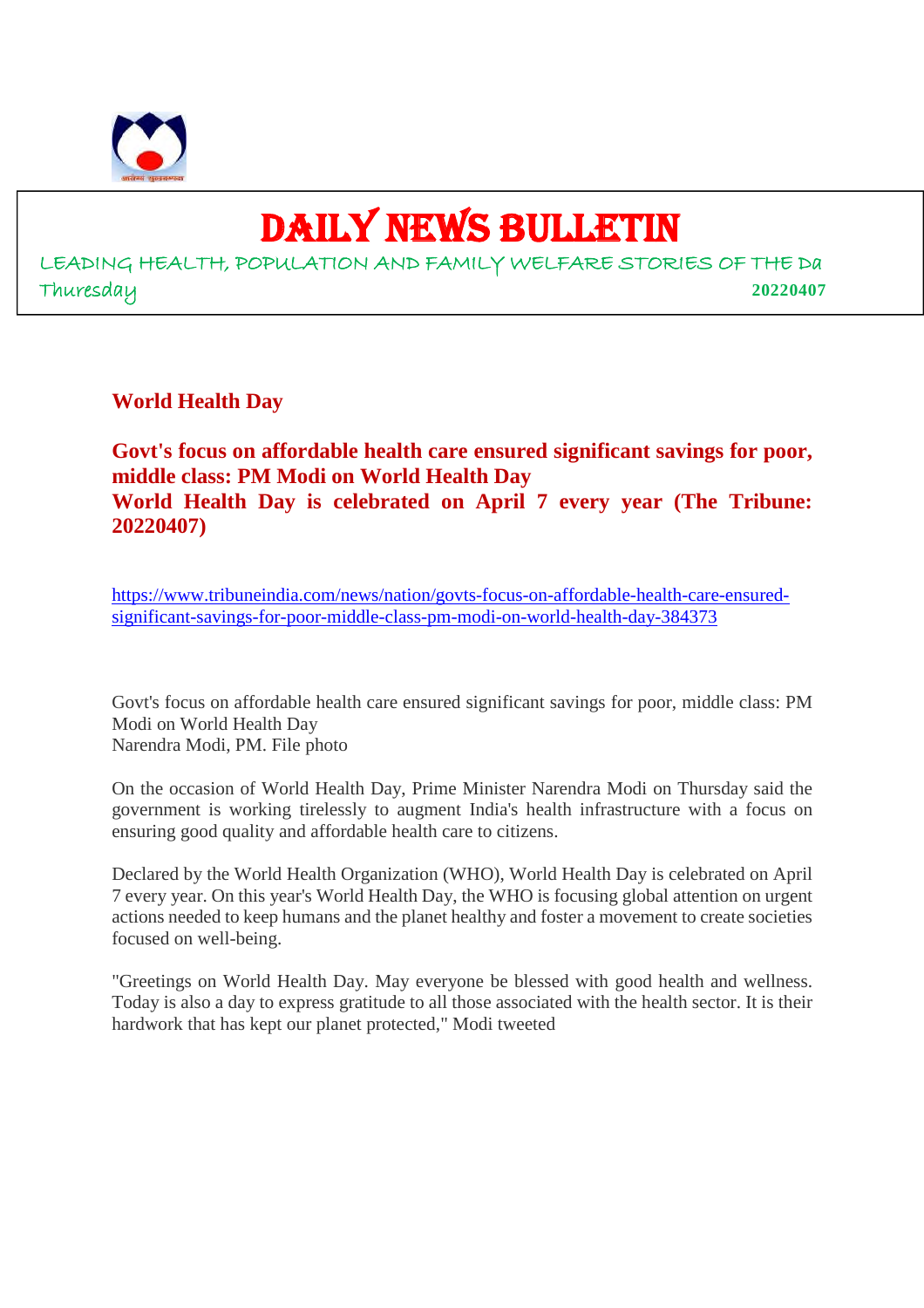#### **Active Covid cases in India dip to 11,639**

#### **Country logs 1,033 new Covid cases, 43 more deaths(The Tribune: 20220407)**

https://www.tribuneindia.com/news/nation/active-covid-cases-in-india-dip-to-11-639-384359

With 1,033 new coronavirus infections being reported in a day, India's total tally of Covid cases rose to 4,30,31,958, while the active cases dipped to 11,639, according to the Union Health Ministry data updated on Thursday.

The death toll climbed to 5,21,530 with 43 fresh fatalities, the data updated at 8 am stated.

The active cases comprised 0.03 per cent of the total infections, while the national Covid recovery rate remained at 98.76 per cent, the ministry said.

A reduction of 232 cases has been recorded in the active Covid caseload in a span of 24 hours.

The 43 new fatalities include 32 from Kerala.

A total of 5,21,530 deaths have been reported so far in the country, including 1,47,800 from Maharashtra, 68,228 from Kerala, 40,056 from Karnataka, 38,025 from Tamil Nadu, 26,155 from Delhi, 23,497 from Uttar Pradesh and 21,200 from West Bengal.

#### **Coronavirus variant XE**

### **Coronavirus variant XE has been around since Jan, no cause of concern as of now: Experts**

**'Not many cases of this variant seen; UK has some 600 cases' (The Tribune: 20220407)**

https://www.tribuneindia.com/news/nation/coronavirus-variant-xe-has-been-around-sincejan-no-cause-of-concern-as-of-now-experts-384135

Coronavirus variant XE has been around since Jan, no cause of concern as of now: Experts A medic administers a dose of Covid-19 vaccine to a beneficiary at Nair Hospital, in Mumbai, on Wednesday, April 6, 2022. PTI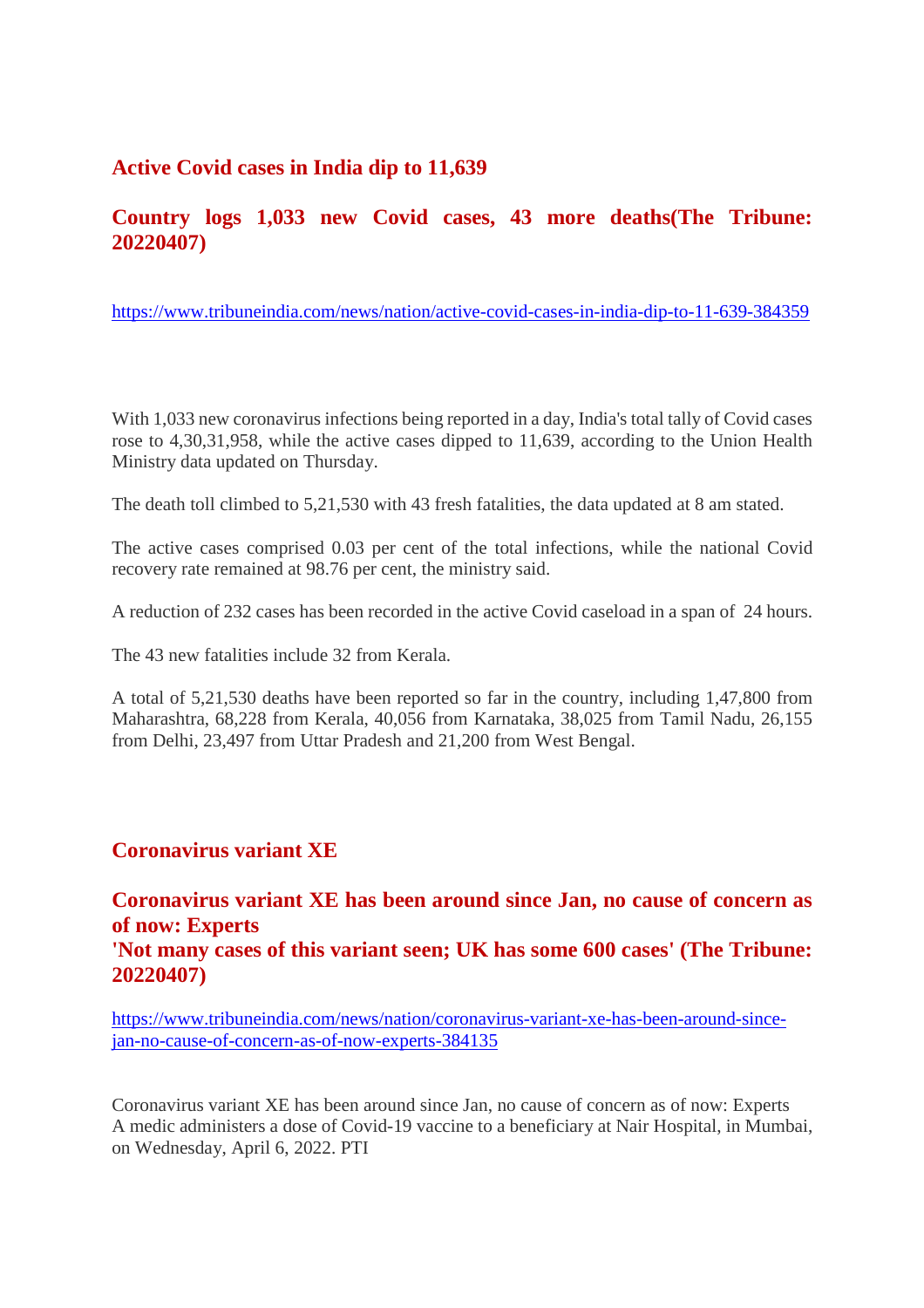Health experts on Wednesday sought to downplay apprehensions centred around XE, a new coronavirus variant deemed more transmissible, and said despite being around since January, the strain has not propelled a surge in cases like Omicron, but advised strict adherence to Covid-19-appropriate behaviour.

The Brihanmumbai Municipal Corporation (BMC) on Wednesday said a woman who had arrived here from South Africa in February and tested positive for COVID-19 was found infected with the XE variant, which was first detected in the UK. This was the first XE case in Mumbai.

However, official sources in New Delhi clarified, "Present evidence do not yet indicate that it is a case of XE variant."

According to the Maharashtra health department, the XE variant was found in the 50-year-old woman, a South African national, who came here on February 10 and was tested on February 27 for Covid-19 with her test returning a positive result.

Her lab sample was referred to Kasturba Hospital Central laboratory for genome sequencing.

"It has been found to be a new XE variant in initial sequencing. Though GISAID also confirmed it, INSACOG (Indian SARS-CoV-2 Genomics Consortium) has decided to go for another round of genomic sequencing at a national laboratory for sure confirmation of XE variant," the department said.

The woman was asymptomatic and found to be RT-PCR negative on repeat testing, the health department added.

Rakesh Mishra, Director of the Tata Institute of Genetics and Society, Bengaluru, said the XE variant is a recombinant of BA.1 and BA.2, the sub-lineages of SARS-CoV-2, the virus which causes Covid-19.

In addition to those, it has three other mutations which were not there in Omicron or BA.1 or  $BA<sub>2</sub>$ 

"That is why it is called XE. It will now be a variant," he told PTI.

Senior epidemiologist Dr Raman Gangakhedekar, former head scientist of the Epidemiology and Communicable Diseases Division at the Indian Council of Medical Research (ICMR), said when a recombinant occurs, it tends to last for a lesser time.

"Recombinant events are chance events because two different types of viruses are in the body and they tend to develop a recombinant new virus," Gangakhedekar said.

He said the virus fitness does not increase by a recombinant event. It is unlikely to be stable as recombinants are rare events.

The state health department said the XE variant is a combination of BA.1 and BA.2 strains of Omicron and found to be responsible for enhanced viral transmission.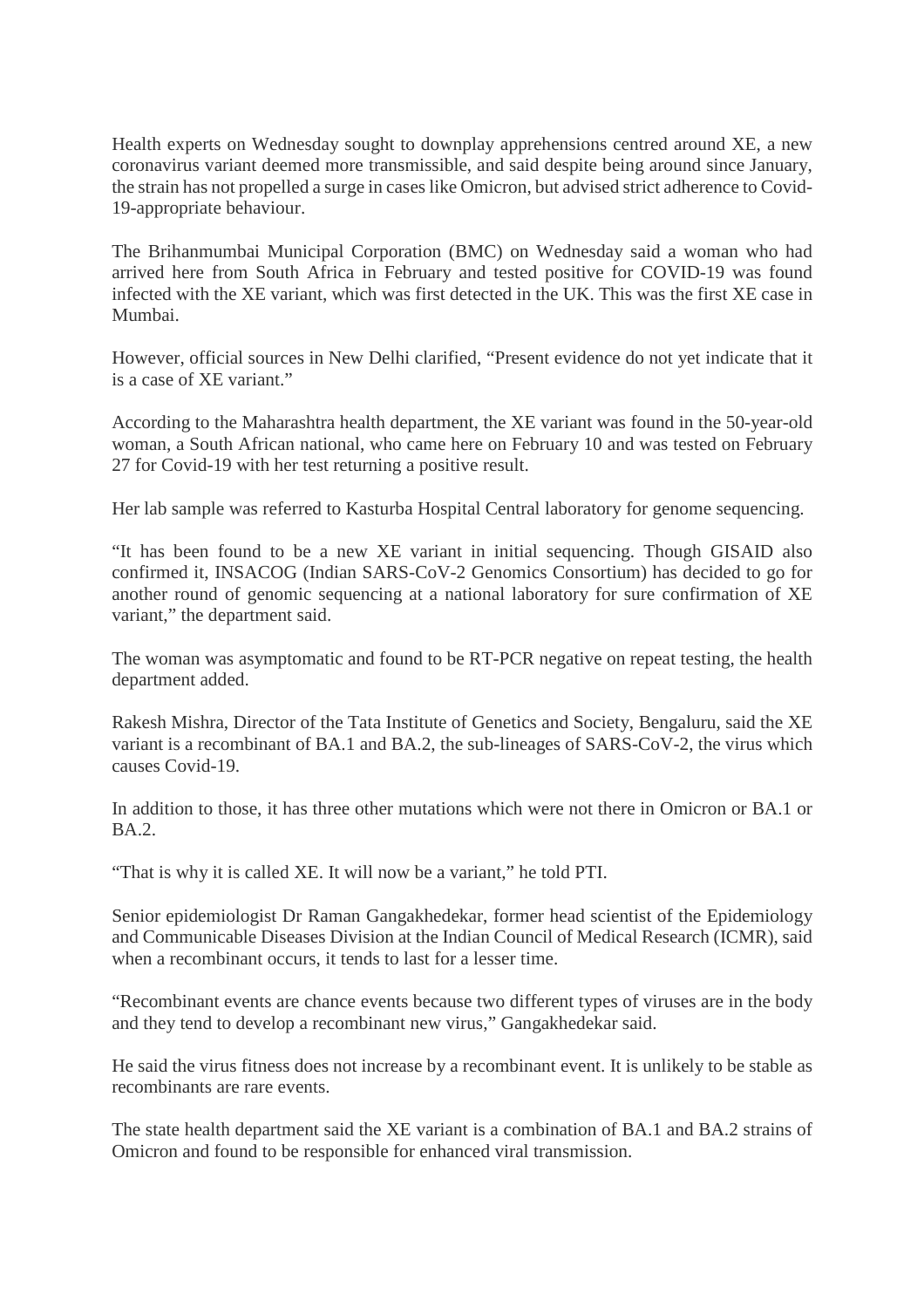Asked about its severity and transmissibility, Mishra said as far as the infectivity data is concerned, XE is 10 per cent more infectious than Omicron. This is based on the UK data, he said.

"There is no information whether the clinical symptoms are worse, or whether its immune escape is more. Data is not available for the same," Mishra noted.

"The general perception is that this was the known (variant) since the middle of January and now we are two-and-a-half months past that. Not many cases of this variant are seen. The UK has some 600 cases. This means that if it was going to be dangerous, more infectious, by now we would have seen it everywhere," Mishra said.

The director of the Tata Institute of Genetics and Society said Omicron appeared in November (in South Africa) and it was all over the world in 4 to 5 weeks and replaced Delta (which caused the second wave in April-May last year), but XE has not done that.

"I don't think XE is of any concern to us. It doesn't look like we have to worry about it. But we have to exercise caution and follow Covid-19 protocols," Mishra said.

Gangakhedekar said he doubted that it is transmissible like BA.2.

"Frequent changes in genomic structure are part of the natural life course of viruses and there is no need to worry but everyone should opt for appropriate precaution. There is no strong epidemiological evidence that the transmissibility is very high because had that been the cases, we would have seen a surge in the cases. But this must be tracked," the senior epidemiologist said.

Anurag Agrawal, Dean, Biosciences and Health Research at the Ashoka University, said there is "no critical global signal of concern as of now" with regards to XE.

The World Health Organisation on April 2 said XE appears to be more transmissible than previous strains of the coronavirus, and stressed that Covid-19 remains a public health emergency of international concern and warning that it is too early to reduce the quality of surveillance.

The WHO said in its latest update that the XE recombinant (BA.1-BA.2) was first detected in the UK on January 19 and more than 600 sequences have been reported and confirmed since then.

Early-day estimates indicate a community growth rate advantage of 10 per cent as compared to BA.2. However, this finding requires further confirmation, it said.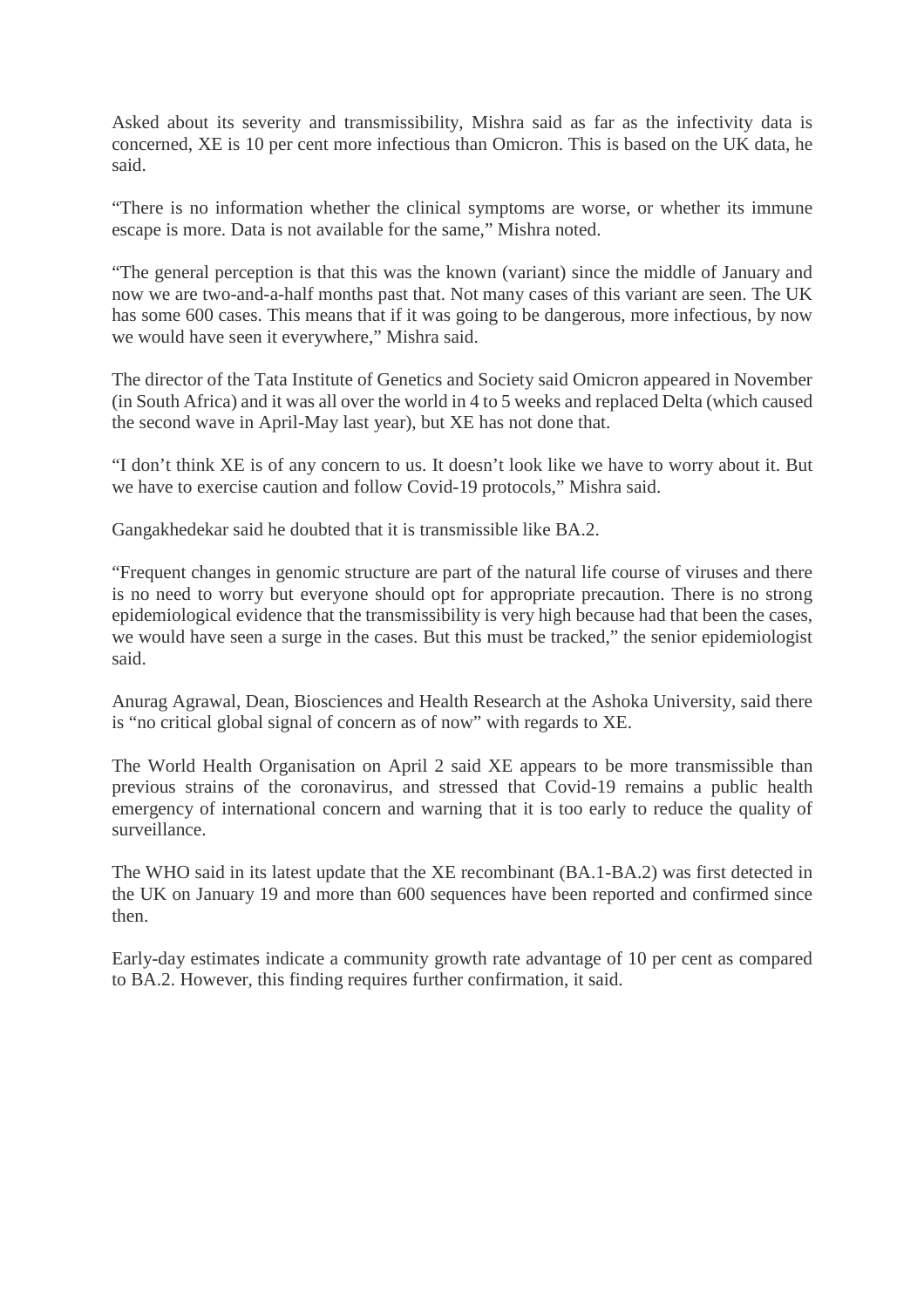#### **New Covid vaccine**

#### **New Covid vaccine from Austria could protect against Omicron variant: Study The antigen-based vaccine developed at MedUni Vienna targets the receptor binding domains of SARS-CoV-2 virus (The Tribune: 20220407)**

https://www.tribuneindia.com/news/health/new-covid-vaccine-from-austria-could-protectagainst-omicron-variant-study-384110

New Covid vaccine from Austria could protect against Omicron variant: Study Photo for representational purpose only. Reuters file

A new vaccine being developed by scientists in Austria is effective against all SARS-CoV-2 variants known to date, including Omicron, even in those who have not yet built up any immunity as a result of immunisation, according to the preclinical data.

The antigen-based vaccine developed at MedUni Vienna targets the receptor binding domains (RBD) of the SARS-CoV-2 virus and induced a robust and uniform RBD-specific IgG antibody response in animal models and in human tests.

This antibody response prevents the virus from docking onto and entering the body's cells, so that infection cannot occur, the researchers said.

The SARS-CoV-2 subunit vaccine (PreS-RBD) is based on a structurally folded fusion protein consisting of two RBD of the SARS-CoV-2 virus and the PreS antigen from hepatitis B, which serve as immunological carriers for each other, thereby strengthening the immune response, they said.

The researchers noted that currently available genetic SARS-CoV-2 vaccines induce mainly transient IgG1 antibody responses, whereas the PreS-RBD vaccine can additionally induce long-lived RBD-specific IgG4 antibodies.

According to the findings published in the journal Allergy, PreS-RBD-specific IgG antibodies detected in blood and mucosal secretions reacted with SARS-CoV-2 variants, including the Omicron variant.

Antibodies induced by vaccination with PreS-RBD more potently inhibited the binding of RBD with its human receptor ACE2, the researchers said.

Their virus-neutralising titers were higher than those in a random sample of individuals fully immunised with two vaccinations of currently registered vaccines or than those of individuals who had previously had COVID-19, they said.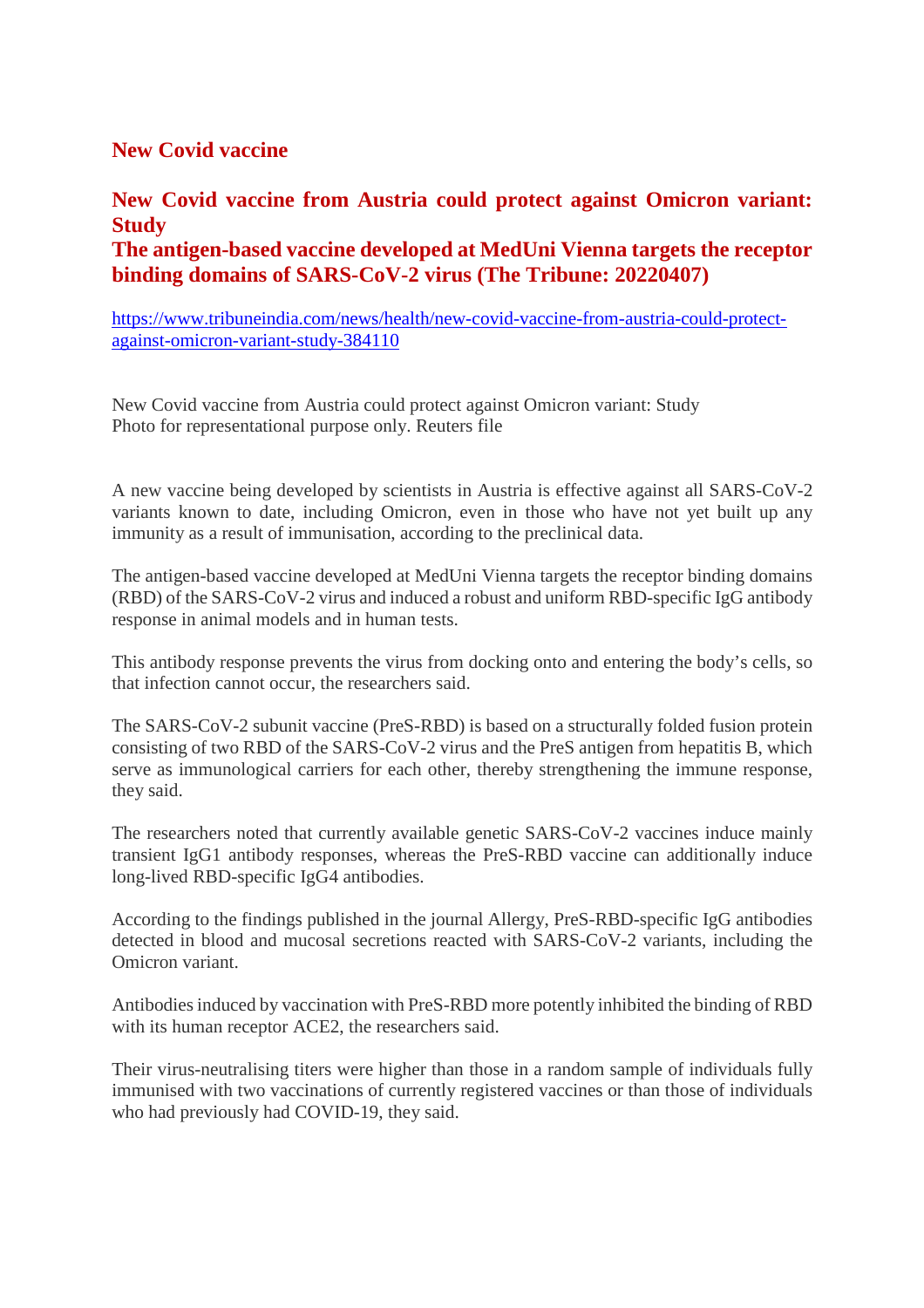"The PreS-RBD vaccine has the potential to induce sterilising immunity to old and new SARS-CoV-2 variants by preventing infection by stopping viral replication and transmission through the inhibition of cellular virus entry," said study leader Rudolf Valenta.

It is also expected that the vaccine will even be effective in people who have not previously responded to vaccination, as they will receive additional T-cell support from the PreS portion of the vaccine.

An earlier study by the team had found that approximately 20 per cent of those recovered from COVID-19 failed to form RBD-specific antibodies and were thus at constant risk of reinfection.

Previous work on allergy vaccines and clinical trials also conducted with PreS-based allergy vaccines has demonstrated the safety of PreS-based vaccines, even when used repeatedly.

"Our data give us grounds to hope that this readily producible protein-based vaccine antigen will be effective against all SARS-CoV-2 variants known to date, including Omicron," said Valenta.

"The vaccine is designed to enable repeated injections to build up sustained sterilising immunity, is suitable for use in all age and risk groups and appears to be superior to currently available vaccines when it comes to inducing neutralising antibodies," he said.

The first clinical trials of the vaccine required for approval could be carried out this year, if sufficient funding is available, the researchers added.

#### **Omicron variant**

**Omicron variant less severe than Delta for children younger than 5 years: Study**

**The severe clinical outcomes ranged from a 16 per cent lower risk for emergency room visits to 85 per cent less risk for mechanical ventilation, the researchers said(The Tribune: 20220407)**

https://www.tribuneindia.com/news/health/omicron-variant-less-severe-than-delta-forchildren-younger-than-5-years-study-383519

Omicron variant less severe than Delta for children younger than 5 years: Study Photo for representational purpose only. iStock

Children younger than five years who are infected with Omicron have less risk of severe health outcomes than those infected with the Delta variant of coronavirus, according to a study.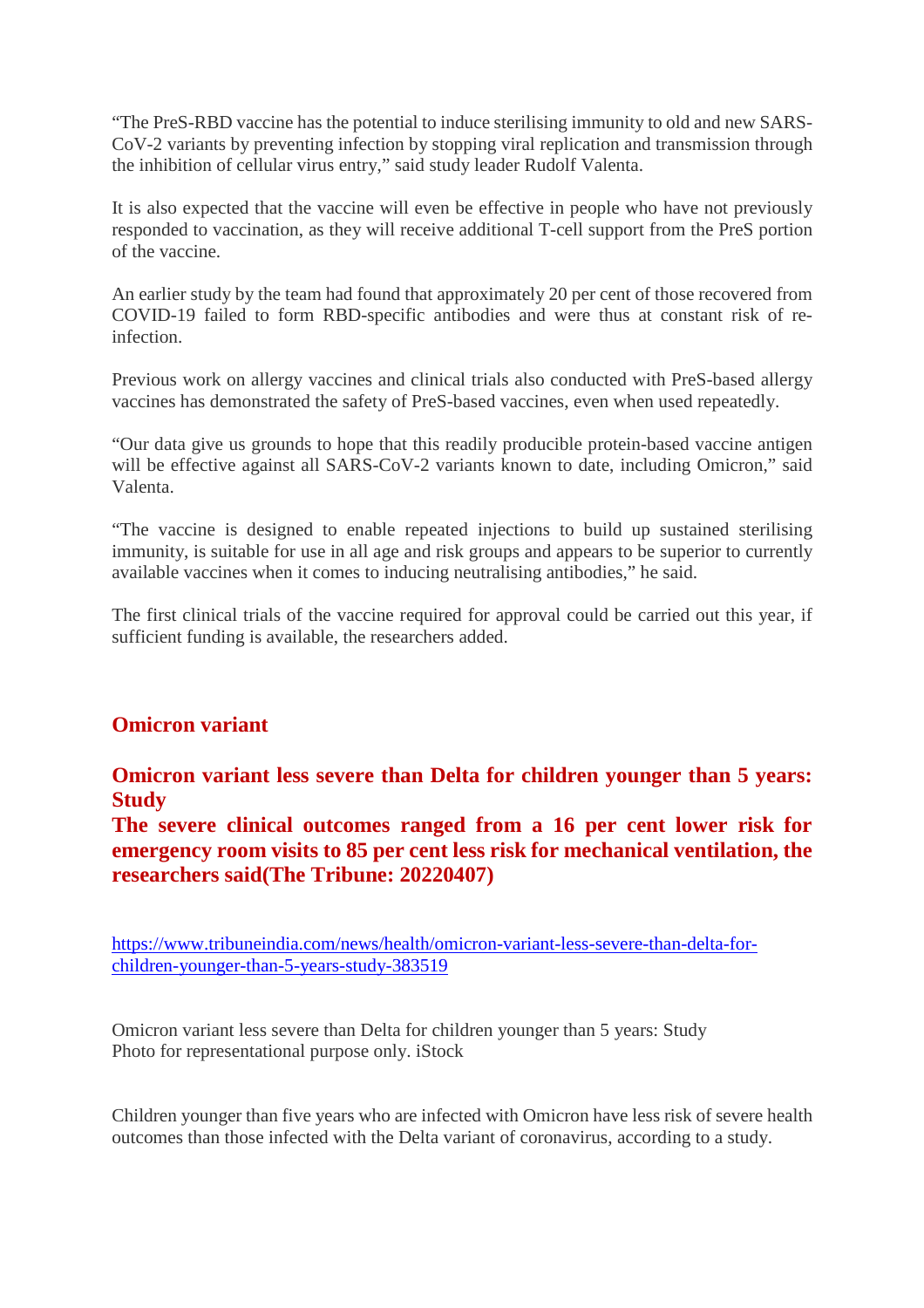The research, published in the journal JAMA Pediatrics, is the first large-scale study to compare the health outcomes of coronavirus infection from Omicron and Delta in the age group which is not yet vaccinated.

The finding led by researchers at the Case Western Reserve University in the US show that the Omicron variant is 6-8 times more infectious than the Delta variant.

The severe clinical outcomes ranged from a 16 per cent lower risk for emergency room visits to 85 per cent less risk for mechanical ventilation, the researchers said.

About 1.8 per cent of children infected with Omicron were hospitalised, compared to 3.3 per cent with Delta, they said.

"The major conclusion to our research was that many more children were infected with Omicron when compared to Delta, but the children who are infected are not impacted as severely as were children infected with the Delta variant," said Pamela Davis, a research professor at the Case Western Reserve School of Medicine. "However, because there are so many more children infected, our hospitals were affected over the winter months by an influx of young children," Davis said.

The team analysed the electronic health records of more than 651,640 children in the US, including over 22,772 children infected with the Omicron variant and more than 66,000 children infected with Delta.

The study also compared the records of more than 10,000 children immediately before the detection of Omicron in the US, but when Delta was still predominant.

The researchers noted that children younger than five years are not yet eligible for COVID-19 vaccines and have a low rate of previous SARS-CoV-2 infections, which also limits their preexisting immunity.

They examined clinical health outcomes for pediatric patients during a 14-day window following SARS-CoV-2 infection.

Among the factors they reviewed were: emergency room visits, hospitalisations, ICU admissions and mechanical ventilation use.

Analysing the demographic data, the researchers found that children infected with Omicron were on average younger -- 1.5 years of age versus 1.7 years -- and had fewer comorbidities.

Rong Xu, from Case Western Reserve School of Medicine, noted that Omicron is less severe than Delta, however, the reduction of the severity range in clinical outcomes is only 16 to 85 per cent.

"Furthermore, since so many un-vaccinated children were infected, the long-term effects of COVID-19 infections on the brain, heart, immune systems and other organs of children remains unknown and worrisome," Xu added.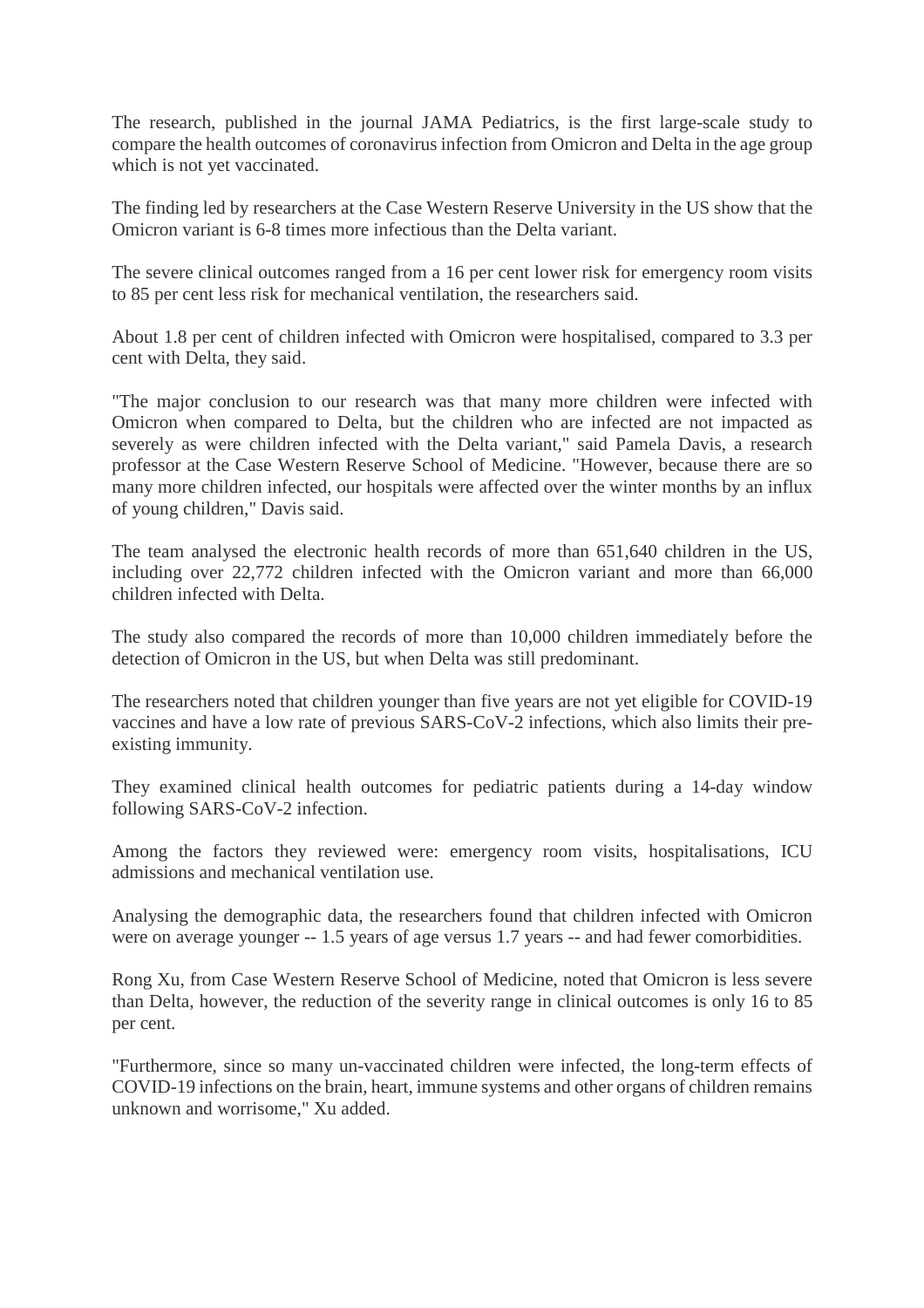#### **Healing Power (The Asian Age:20220407)**

http://onlineepaper.asianage.com/articledetailpage.aspx?id=16279645

### **WORLD HEALTH DAY** HE PLANET **LET'S HEAL 1 AND HEA RSELVES**

Against the backdrop of the ongoing pandemic, pollution, deaths and diseases, the World Health Organisation (WHO) has chosen 'Our Planet, Our Health' as the theme for this year's World Health Day (WHD), which falls on April 7

#### SULOGNA MEHTA

**SULOGNA MEHTA**<br>
The recently released report, the WHO said 99% of<br>
The global population is inhaling toxic, polluted<br>
air laden with fine particulate matter and nitro-<br>
gen dioxide. It has called for well-planned public<br>



## **DR KUTIKUPPALA SURYA<br>RAO, Padma Shri and WHO**<br>awardee, general physician<br>and researcher 'Development by

destroying and polluting nature should stop'

**Should Stop**<br> **Should Stop**<br> **Parameter** and the planet are pollution (included pregnal the parameter and pesticides), pathogens<br>
and the parameter. Human greed is the prince starting<br>
rangy cause of damage to the planet

IAS, commissioner of<br>AYUSH department,<br>Telangana 'Stick to traditional,

DR ALAGU V S

VAR

conservative living for a sustainable future'

**Sustainable future**<br> **Exp**erimentally is a lifestyle, a continuous<br>
In daily life such as eating traditions<br>
in daily life such as eating traditions<br>
simple natural lifestyle can go a long way in ensuring the<br>
health of



#### 'Focus on preventive medicine, promote hygienic living'

hygienic living"<br>
a ste post-pandemic world dawns, health as a pubblic subject has takent the pilot scata and it is<br>the imperative that we design and execute pro-<br>rivoughout the pandemic, collective headth measures in form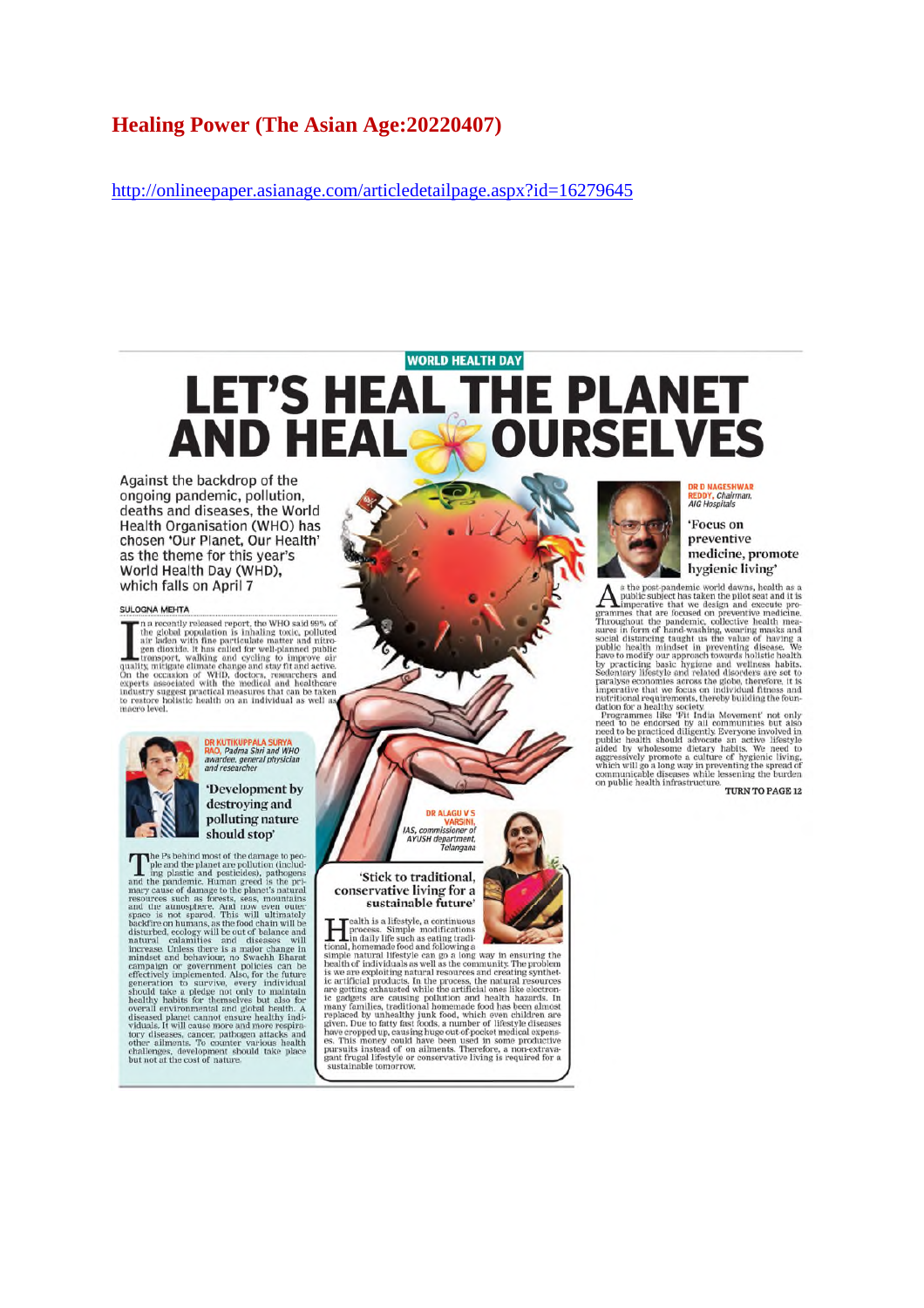### **Public Health Education (The Asian Age:20220407)**

http://onlineepaper.asianage.com/articledetailpage.aspx?id=16279652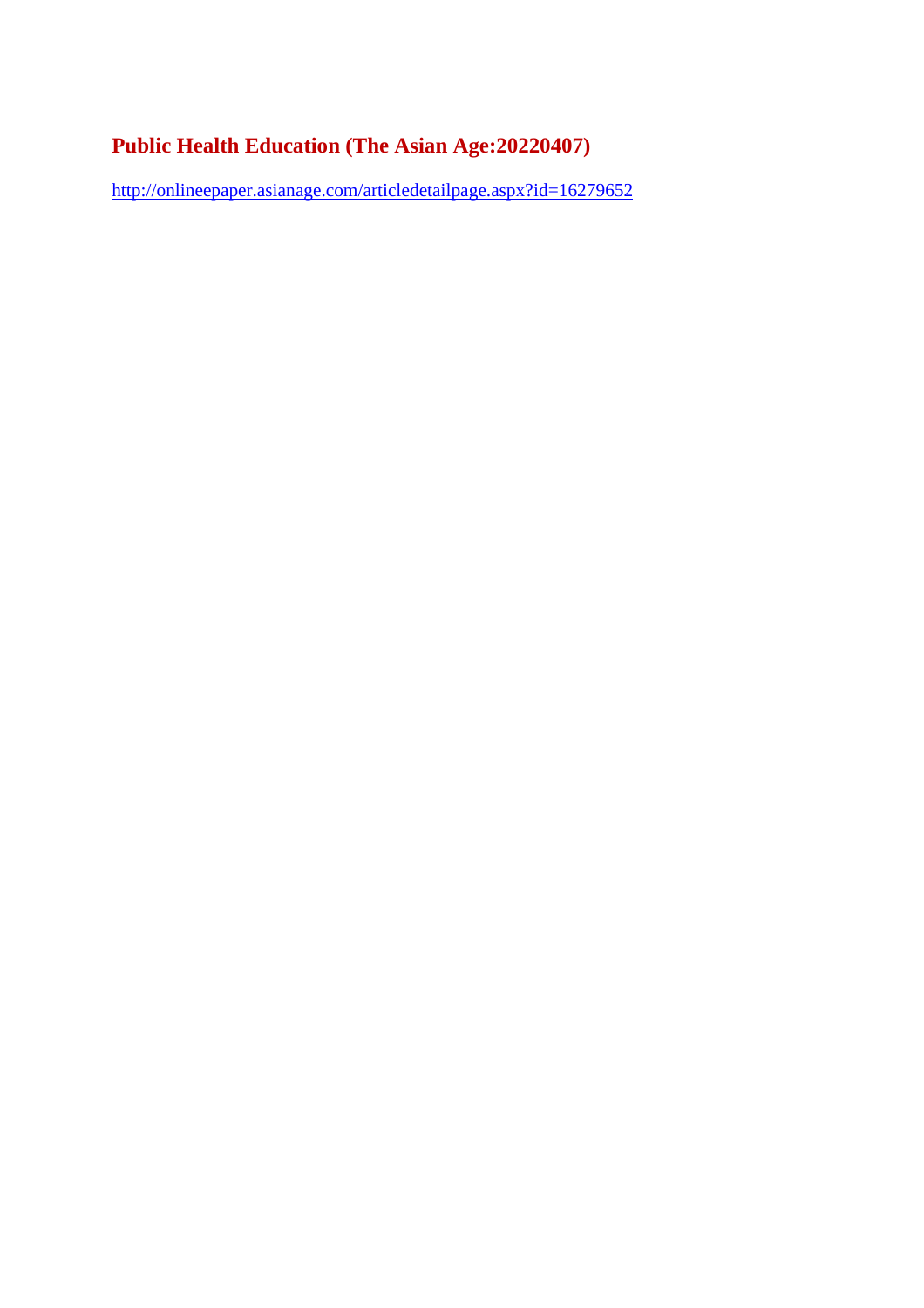DR DEVI MADHAVI, head of the department of Community Medicine, Rangaraya **Medical College and Government General** Hospital, Kakinada

## 'Public health education. legislative action and corporate reforms needed'

n the occasion of World Health Day-2022, WHO has focused on the urgent need for action against the climate crisis, which is the biggest threat facing humanity and it's also a health hazard. Entire world is deprived of clean air, clean, safe drinking water and food. While extremes of weather and pollution are causing<br>some species to go extinct, harmful chemicals entering the food chain through biomagnification has resulted in increased incidences of ailments like cancers and other non-communi-



cable diseases. On the other hand, Covid-19 pandemic focuses on the importance of equitable health care distribution, emergency preparedness and need for sustainable well-being societies. The health and wellbeing of humans and the planet can be achieved through legislative action and corporate reforms for ecological sustainability. Health education to people through BCC (behavior change communication) is also needed to understand the reciprocal relationship between care for our planet and ourselves.

#### **Poverty (Hindustan Times:20220407)**

http://onlineepaper.asianage.com/articledetailpage.aspx?id=16279652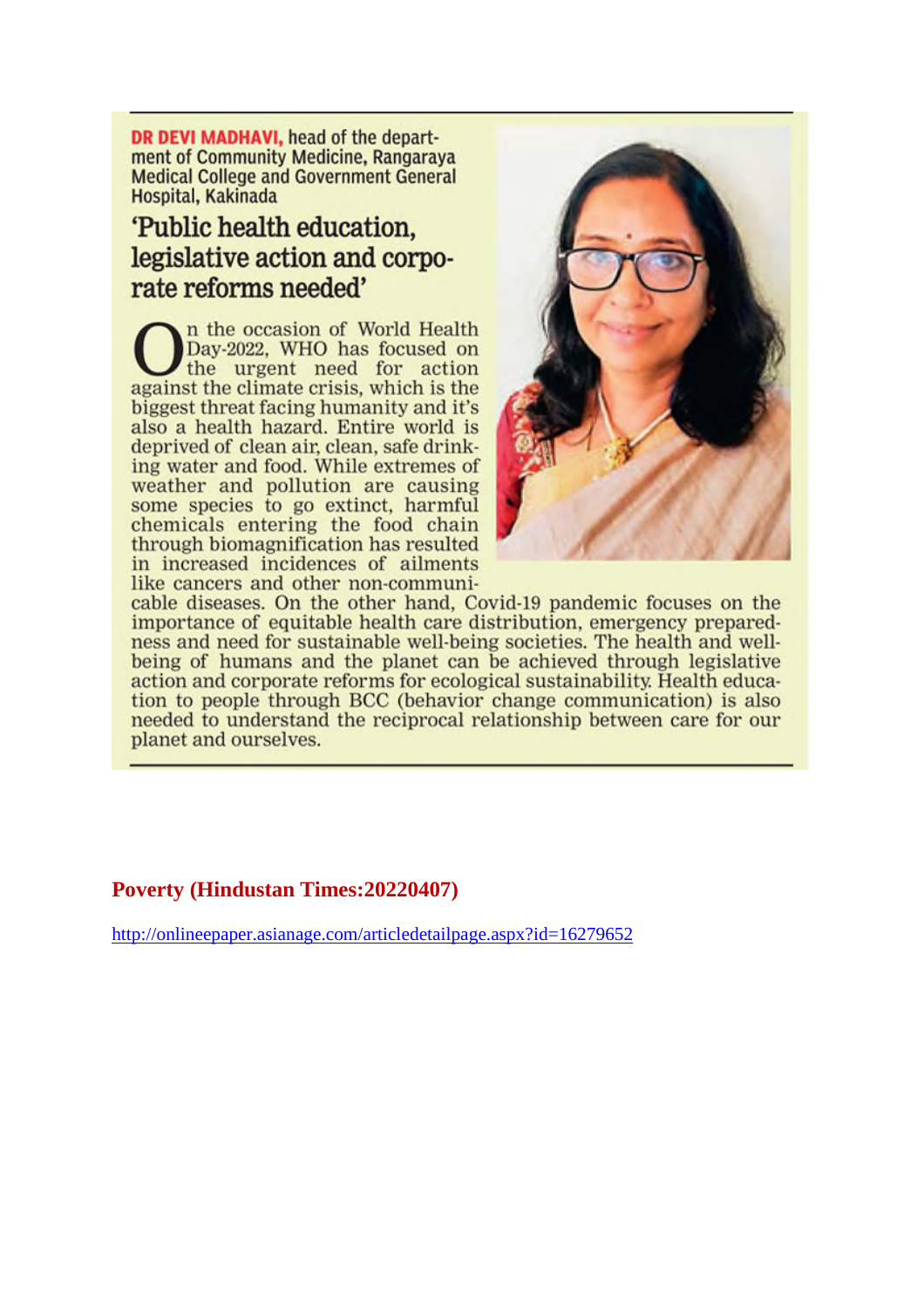

### **Omicron variant's lineage XE (Hindustan Times:20220407)**

https://epaper.hindustantimes.com/Home/ShareArticle?OrgId=74ceafa706&imageview=0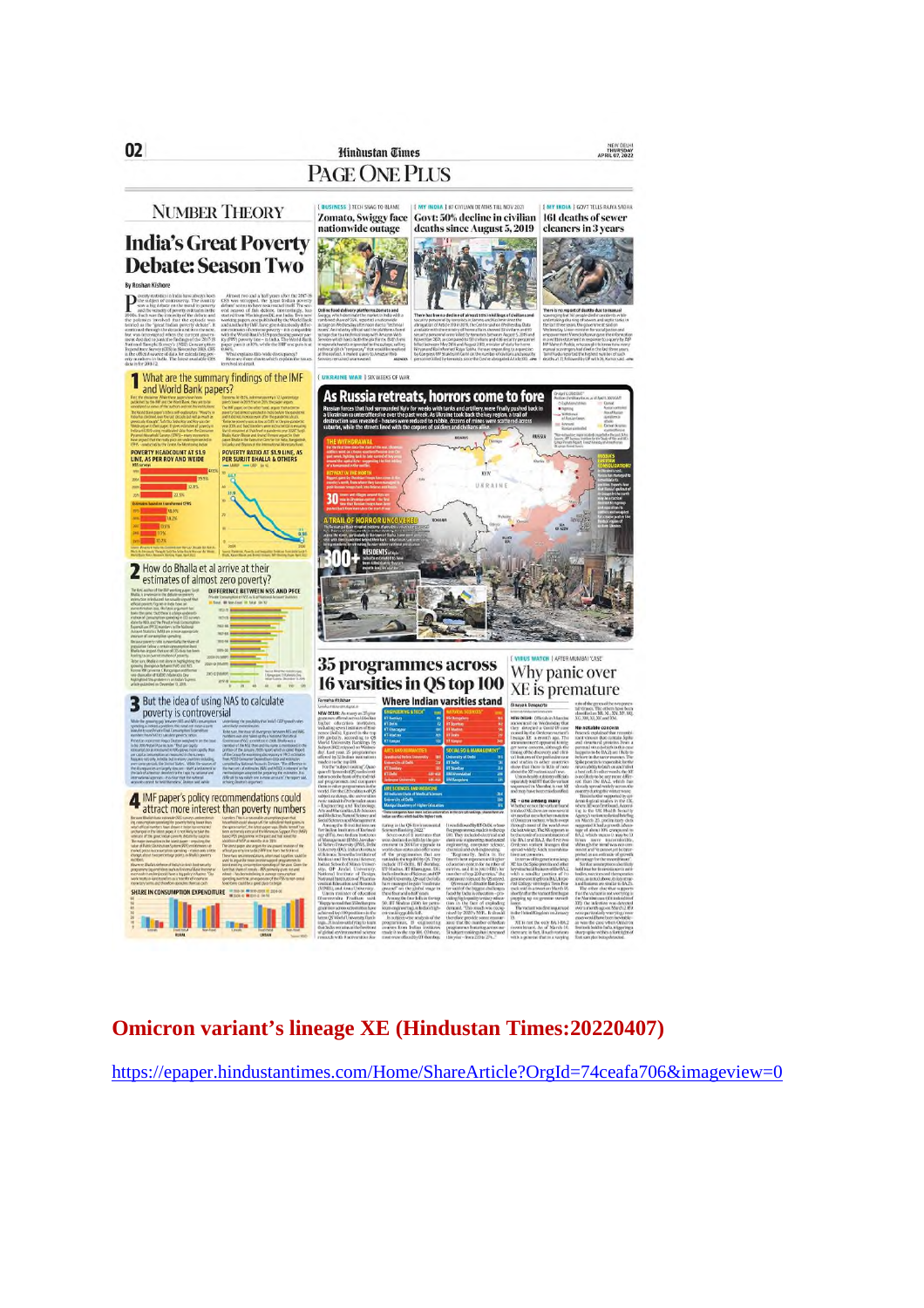Officials in Mumbai announced on Wednesday that they detected a Covid-19 case caused by the Omicron variant's lineage XE a month ago. The announcement appeared to trigger some concern, although the timing of the discovery and clinical features of the particular case and studies in other countries show that there is little of note about the XE variant as of now.

Union health ministry officials separately told HT that the variant sequenced in Mumbai is not XE and may have been misclassified.

#### XE – one among many

Whether or not the variant found is indeed XE, there are now several viruses that are a further mutation of Omicron variant, which swept through most of the world over the last winter. The XE appears to be the result of a recombination of the BA.1 and BA.2, the first two Omicron variant lineages that spread widely. Such recombinations are common.

In terms of its genetic makeup, XE has the Spike protein and other key structural features of the BA.2, with a smaller portion of its genome coming from BA.1, Imperial College virologist Tom Peacock said in a tweet on March 16, shortly after the variant first began popping up on genome surveillance.

The variant was first sequenced in the United Kingdom on January 19.

XE is not the only BA.1-BA.2 recombinant. As of March 16, there are, in fact, 11 such variants with a genome that is a varying mix of the genes of the two parental viruses. The others have been classified as XR, XL, XN, XP, XQ, XG, XH, XJ, XK and XM.

#### No notable concern

Peacock explained that recombinant viruses that contain Spike and structural proteins from a parental virus (which in this case happens to be BA.2) are likely to behave in the same manner. The Spike protein is responsible for the virus's ability to latch on and infect a host cell. In other words, the XE is no likely to be any more different than the BA.2, which has already spread widely across the country during the winter wave.

This is further supported by epidemiological studies in the UK, where XE was first found. According to the UK Health Security Agency's variant technical briefing on March 25, preliminary data suggested it had a growth advantage of about 10% compared to BA.2, which means it may be 1.1 times more transmissible, although the trend was not consistent and "it cannot yet be interpreted as an estimate of growth advantage for the recombinant".

Similar assumptions also likely hold true for its resistance to antibodies, vaccines and therapeutics since, as noted above, its key structural features are similar to BA.2's.

The other clue that supports that the variant is not worrying is the Mumbai case (if it indeed is of XE): the infection was detected over a month ago on March 2. If it were particularly worrying, more cases would have been inevitable – as was the case when Omicron first took hold in India, triggering a sharp spike within a fortnight of first samples being detected.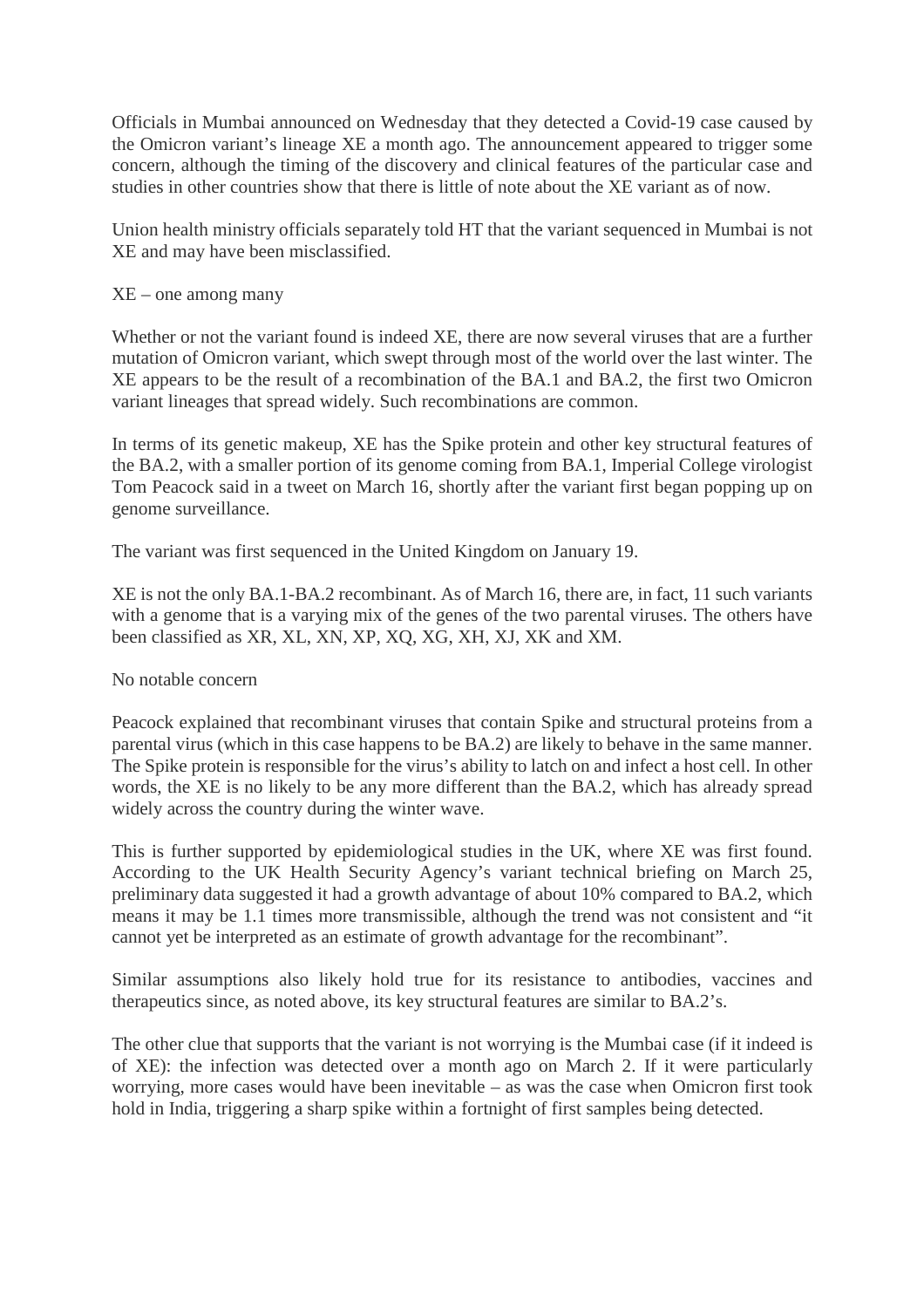#### **World Health Day 2022**

**World Health Day 2022: Simple ways to beat the summer heat and its ill effects**

**"increased internal body temperature, in turn, can cause heavy perspiring, sticky skin, dehydration, tiredness, cerebral pain, dizziness, sickness, muscle cramps, and a fast, feeble pulse," said Sanchita Pathak, senior consultant dietician (The Indian Express:20220407)**

https://indianexpress.com/article/lifestyle/health/world-health-day-summer-heat-improveskin-hair-nutrition-tips-7854217/

dietThis World Health Day, take care of your skin and hair too (Source: Getty Images/Thinkstock)

Indian summers are pretty harsh, and the sweltering heat can lead to many ill effects. The more time you spend in the heat, the more seriously it can impact your health, said Sanchita Pathak, senior consultant dietician, The Himalayan Organics.

Also Read |Ayurveda alert: Beat the summer heat with vetiver or khus roots

She added that an increased internal body temperature, in turn, can cause heavy perspiring, sticky skin, dehydration, tiredness, cerebral pain, dizziness, sickness, muscle cramps, and a fast, feeble pulse. Besides sunstroke, urinary tract infections also peak during the season.

"Heat can also aggravate 'non heat-related issues' like kidney health, skin diseases, measles, jaundice and pre-term birth among pregnant ladies. In fact, heatstroke, heat fatigue, and dehydration are only a small section of the health risks associated with long stretches of extreme heat exposure," she added.

What can be done?

Experts stress the importance of maintaining the level of electrolytes, like sodium and potassium that are pivotal for the optimum working of the brain and the nervous system, in the body. "And of course, drinking adequate amounts of water is a must to replenish the lost electrolytes, and also remove the excess from the kidneys where it can get concentrated to avoid complications," she shared.

Also Read |Heat wave warning: How to keep yourself and others safe in extreme weather Few simple tips to follow

\*Always apply sunblock or sunscreen to protect your skin from damage, and sunburn.

\*Avoid direct sunlight for extended periods to keep your body temperature at a balanced level. \*Dress in lightweight, breezy, loosely fitting clothing.

\*Pay attention to your body needs; if you begin to feel ill or faint, seek a cold environment and rest.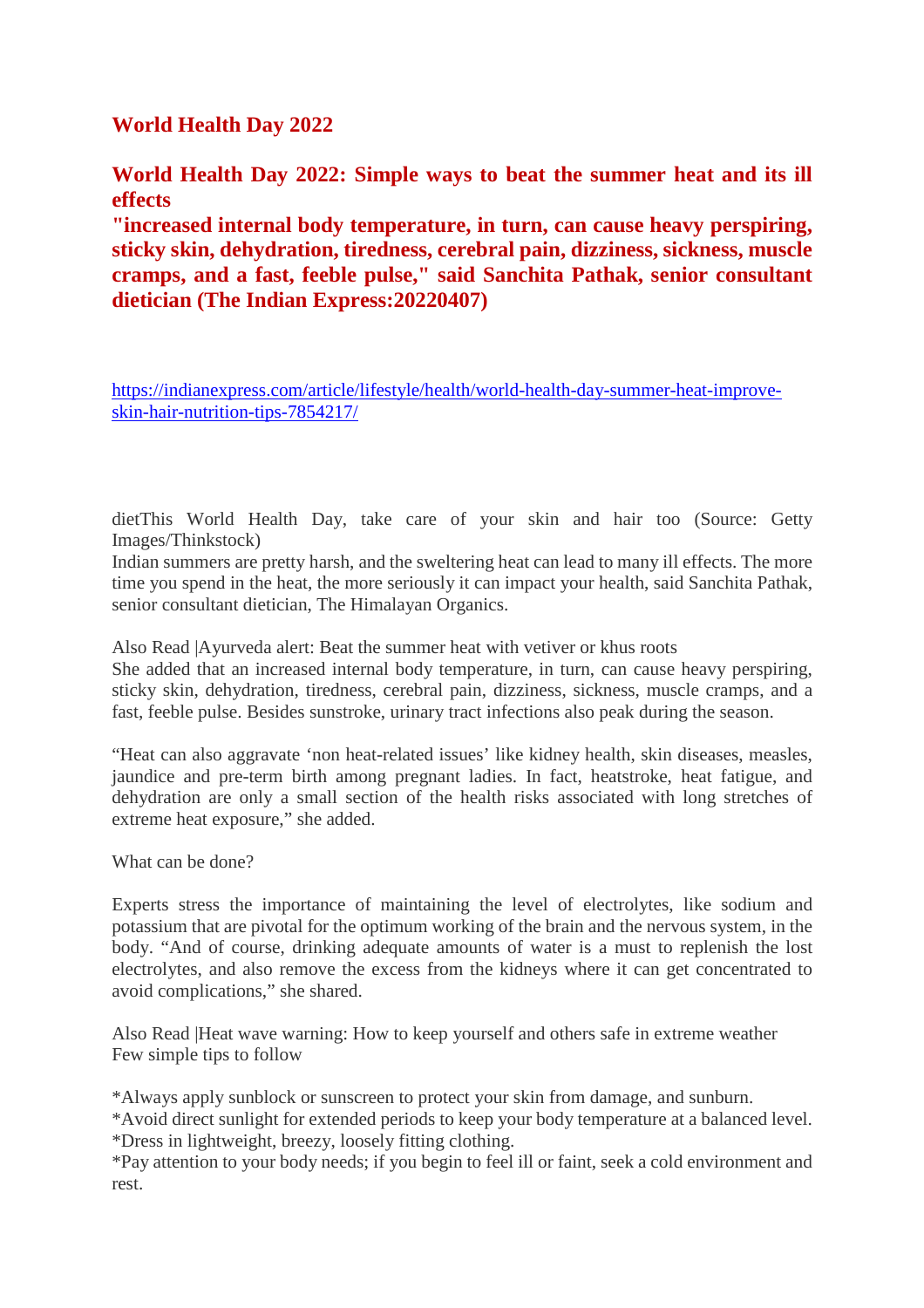\*It would be best to eat healthy and light, small, frequent meals. Heavy meals laden with large amounts of carbohydrates and fats give rise to heat within the body. Instead, have seasonal fresh fruits and vegetables with high water content. To keep yourself cool, have watermelon, oranges, sesame, coconut water, cucumber, tomatoes, mint, fennel seeds, etc. Avoid alcohol, fizzy drinks and coffee as they can leave you dehydrated, said Pathak.

\*Pregnant women need to take special care. Fruits are abundant in vitamins, minerals, fibre, and good sugars. They give you energy, keep you full, and are great for skin and hair. They also aid in preventing constipation and achieving good digestion and bowel movement.

healthy living, healthy lifestyle, how to boost immunity, how to build health, health and immunity, good diet, sleep, exercising, protein supplement, indian express news How do you take care of your health? (Photo: Getty/Thinkstock) Summer effects on skin

During summer, the skin's sebaceous glands produce excess sebum (natural oil). Unfortunately, this oil sticks on the skin's surface, leading to blocked pores. In addition, increased water loss from the body leads to dehydration, causing the skin to feel irritated, red, and dry. A few common summer skin problems are acne breakouts, dry skin, folliculitis, sun allergy, and heat rashes.

Remedies and precautions

A summer-friendly beauty routine that includes sunscreen, moisturising, minimal makeup, exfoliation, sun-protective clothes and washing sparingly will keep the skin happy and healthy. Washing the face often or using tissues to wipe a sweaty face helps avoids acne. Use of natural face packs with aloe vera gel or sandalwood powder is recommended.

hair removal, hair removal techniques, different hair removal methods, body hair removal, pubic hair removal, how to take care of hair removal, best hair removal methods for pubic hair, worst hair removal methods for pubic hair, indian express news You can manage good hair in this summer too (Source: Getty Images/Thinkstock) Summer hair care routine

Wash your hair with a hydrating shampoo followed by a hydrating conditioner. Apply serum or leave-in conditioner after washing. Style your hair with natural styling techniques instead of harsh styling tools. Apply a hair mask once every week.

Also Read |Here's what Bhagyashree prefers over ice-cream to beat the summer heat Strawberries, bananas, zucchini, red bell peppers, tomatoes, gazpacho, lentils, flaxseeds, walnuts and hibiscus tea are summer beauty foods that are good for skin and hair. In addition, these provide vitamins A and C and biotin and zinc, which play a vital role in maintaining skin and hair health.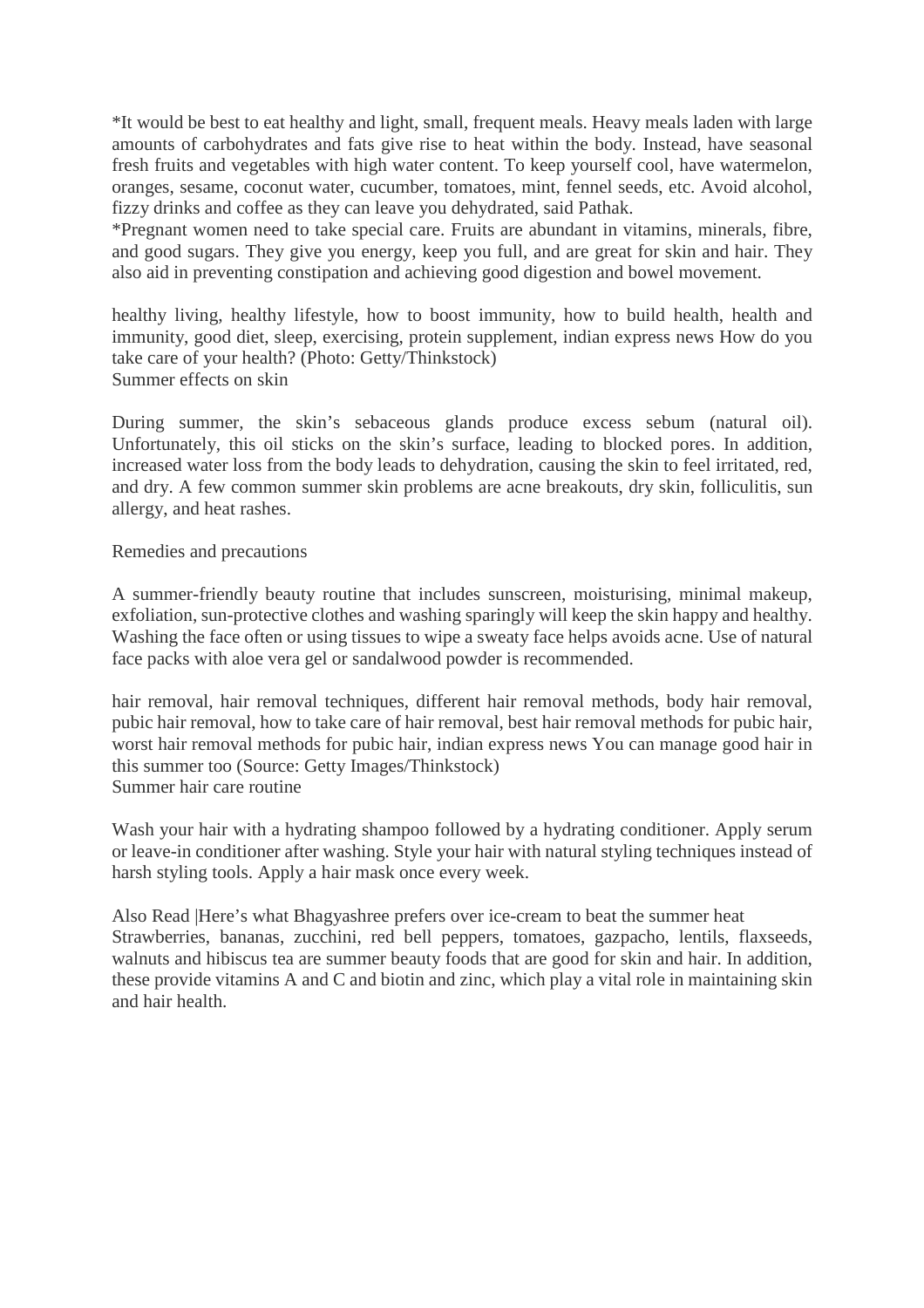#### **Alzheimer's**

#### **Study on genetic risk for Alzheimer's discovers 42 previously-unknown genes linked to the disease**

**Researchers said that "with multiple triggers, biological pathways and cell types involved in its development", Alzheimer's disease is "an extremely complex condition". (The Indian Express:20220407)**

https://indianexpress.com/article/lifestyle/health/study-genetic-risk-alzheimers-42-unknowngenes-linked-disease-7855956/

Alzheimer's, Alzheimer's disease, research on Alzheimer's disease, what causes Alzheimer's disease, study on Alzheimer's disease, genes, genetic causes leading to Alzheimer's, indian express newsComponents of our immune system have a big role to play in the development of the disease, said researchers. (Photo: Getty/Thinkstock)

As many as 42 previously undiscovered genes have been found to have a link with the development of Alzheimer's disease in the largest ever study of genetic risk for Alzheimer's, a CNN report states.

According to the report, in addition to the APOE e4 gene and the development of proteins like 'amyloid beta' and 'tau' that form in the brain and cause devastation as Alzheimer's progresses, the 42 previously-unknown genes signal newer ways for the disease to progress.

ALSO READ |Alzheimer's care amid pandemic: All you need to know

The study's co-author, Julie Williams, center director at the UK Dementia Research Institute at Cardiff University, said in a statement: "This is a landmark study in the field of Alzheimer's research and is the culmination of 30 years' work. Lifestyle factors such as smoking, exercise and diet influence our development of Alzheimer's, and acting to address these now is a positive way of reducing risk ourselves."

"However, 60-80% of disease risk is based on our genetics and therefore we must continue to seek out the biological causes and develop much-needed treatments for the millions of people affected worldwide," she added.

Dr Rebecca Sims, senior research fellow at Cardiff University and UK Dementia Research Institute co-investigator and co-leader of the study, said that it "more than doubles the number of identified genes influencing risk for the more common form of Alzheimer's disease."

ALSO READ |Early warning signs of dementia you shouldn't ignore

"It provides exciting new targets for therapeutic intervention and advances our ability to develop algorithms to predict who will develop Alzheimer's in later life," she remarked.

Published recently in the journal Nature Genetics, the global study analysed genomes of 1,11,326 people with clinically-diagnosed Alzheimer's, and compared them with genes from 6,77,663 cognitively-healthy people, the CNN report states.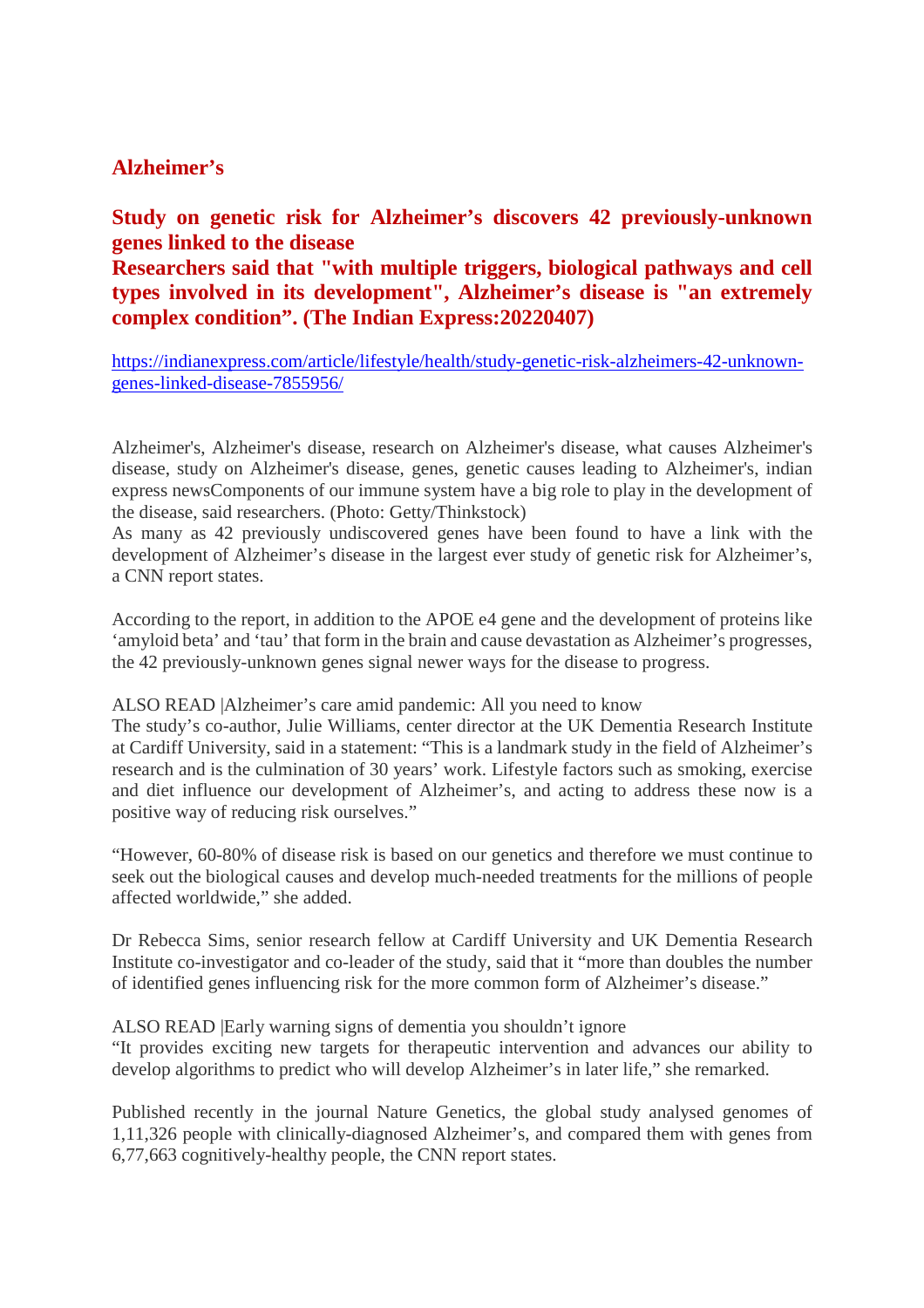Alzheimer's, Alzheimer's disease, research on Alzheimer's disease, what causes Alzheimer's disease, study on Alzheimer's disease, genes, genetic causes leading to Alzheimer's, indian express news In total, researchers identified 75 genes linked to an increased risk of Alzheimer's disease, 33 of which were known already. (Photo: Getty/Thinkstock)

Clinics in 15 members of the European Union, along with countries like Argentina, Australia, Brazil, Canada, Iceland, Nigeria, New Zealand, the UK and the US supplied the genomes.

ALSO READ |New landmark study sheds light on the possible cause of Alzheimer's-related symptoms

In total, researchers identified 75 genes linked to an increased risk of Alzheimer's disease, 33 of which were known already. Williams added in her statement that "with multiple triggers, biological pathways and cell types involved in its development", Alzheimer's disease is "an extremely complex condition".

"Components of our immune system have a big role to play in the development of the disease. For example, immune cells in the brain known as microglia are responsible for clearing out damaged tissue, but in some people that may be less efficient which could accelerate the disease," she said.

#### **Diabetics**

**One of the best pre-workout fruits for diabetics is… "Do not combine it with meals. Try to eat the whole fruit, not juice, and don't add fruits to a vegetable salad because fructose eaten with veggies will delay digestion and bloat you up," said Dr Ria Banerjee Ankola(The Indian Express:20220407)**

https://indianexpress.com/article/lifestyle/health/diabetics-fruits-banana-pre-workout-fruitwatermelon-7853752/

bariatric surgery, weight loss surgery, what is a weight loss surgery, things to keep in mind after weight loss surgery, health, weight gain, obesity, indian express newsWhat should diabetics have pre-workout? (Photo: Getty/Thinkstock)

Owing to its many health benefits and the instant boost of energy it provides, many people swear by a banana as their pre-workout snack. But, it is not considered to be the best fruit for diabetics as it has a higher fructose content that can lead to spiked blood-glucose levels. So what can people with diabetes have? Food therapist Dr Ria Banerjee Ankola recently took to Instagram to share the the next best option.

Also Read |Healthy snacks to satiate your midnight cravings

"We are all used to eating bananas pre-workout because of the energy and minerals it gives. It is certainly one of the best fruits as a pre-workout snack. But some of you, especially diabetics who have uncontrolled numbers in their laboratory reports, have to avoid bananas because of the higher fructose content of the fruit," she wrote on her page Food Therapy by Dr Ria Ankola.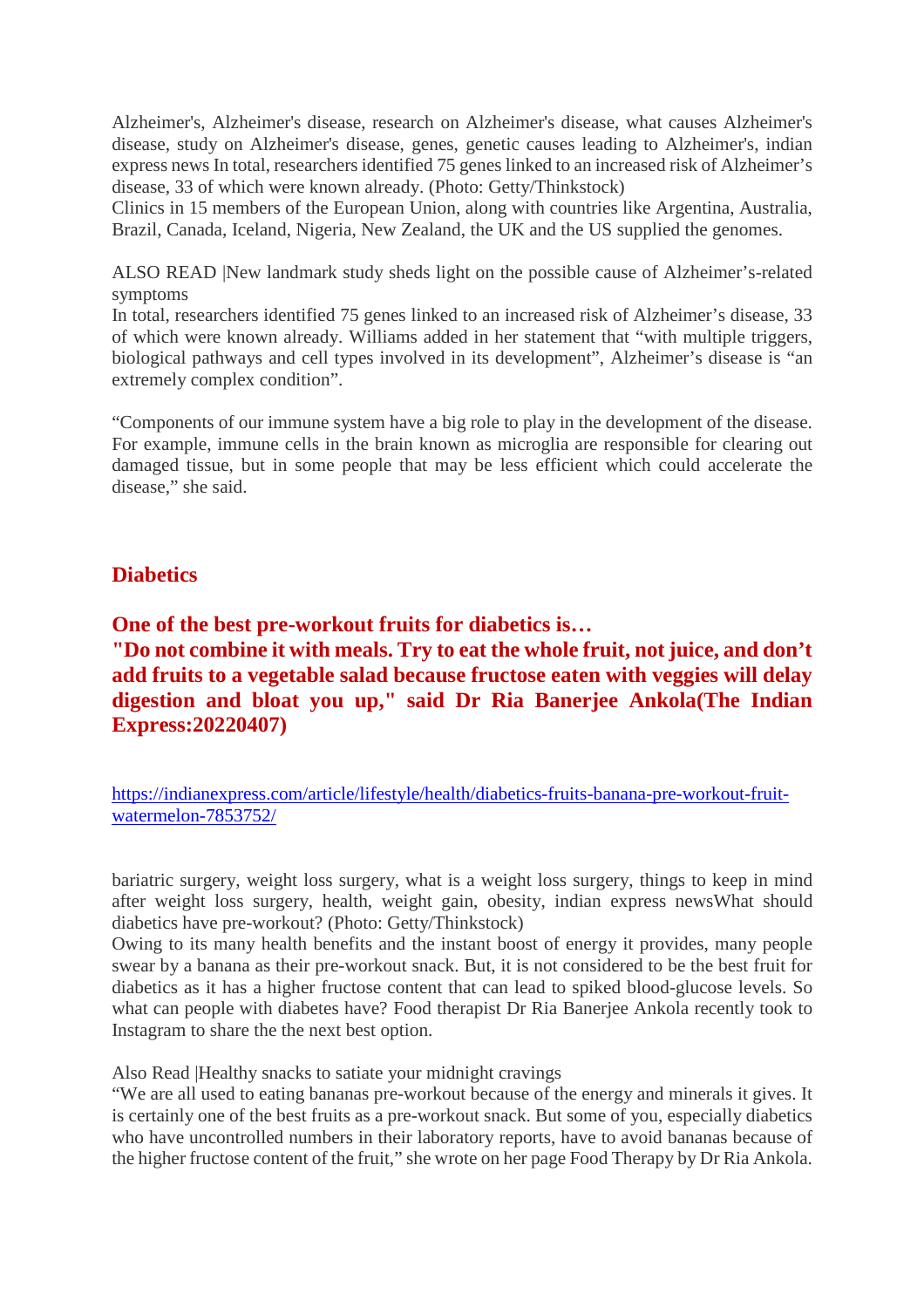So, what can diabetics have?

According to her, a cup of watermelon 30-60 minutes before you plan to sweat it out can help.

How does it help?

\*Watermelon has a high water content, and hence, will help you stay hydrated.

\*It contains minerals, antioxidants, and amino acids which may diminish muscle soreness.

\*It is high in potassium, a mineral that may help cut down cramps.

\*It is also rich in vitamin A.

\*It is low in sugar so will not give you insulin spikes or even hunger pangs, said Dr Ria.

\*It is not very high in fibre, making it easy to digest.

Also Read |10 healthy snacks for fitness enthusiasts

Watermelon is a rich source of citrulline, an amino acid that can be metabolised to arginine, a conditionally essential amino acid for humans. Arginine is the nitrogenous substrate used in the synthesis of nitric oxide and plays an essential role in cardiovascular, immune functions, she mentioned.

So, even if you are not a diabetic, please enjoy this summer fruit and see how nice you feel, she added.

Also Read |Here's what you should eat for snacks depending on your schedule However, she cautioned against combining it with meals. "Try to eat the whole fruit, and not juice. Don't add fruits to a vegetable salad because fructose eaten with vegetables will delay the digestion of the vegetables and bloat you up," she said.

#### **Cardiac arrest**

#### **What role does CPR play in helping a patient with sudden cardiac arrest? CPR is a first-aid process to revive a person who is having an episode of sudden cardiac arrest(The Indian Express:20220407)**

https://indianexpress.com/article/lifestyle/health/cpr-patient-sudden-cardiac-arrest-heartdiseases-health-7851150/

cardiopulmonary resuscitation, what is cardiopulmonary resuscitation, what does CPR do, when is CPR needed, CPR and sudden cardiac arrest (SCA), indian express newsCPR is an emergency lifesaving procedure performed if the heart stops beating. (Photo: Getty/Thinkstock As the name implies, in sudden cardiac arrest  $(SCA)$  — an abrupt sensation of cardiac functioning — the heart stops suddenly. It happens without a warning, triggered by an electrical malfunction which stops the heart from pumping blood to the body.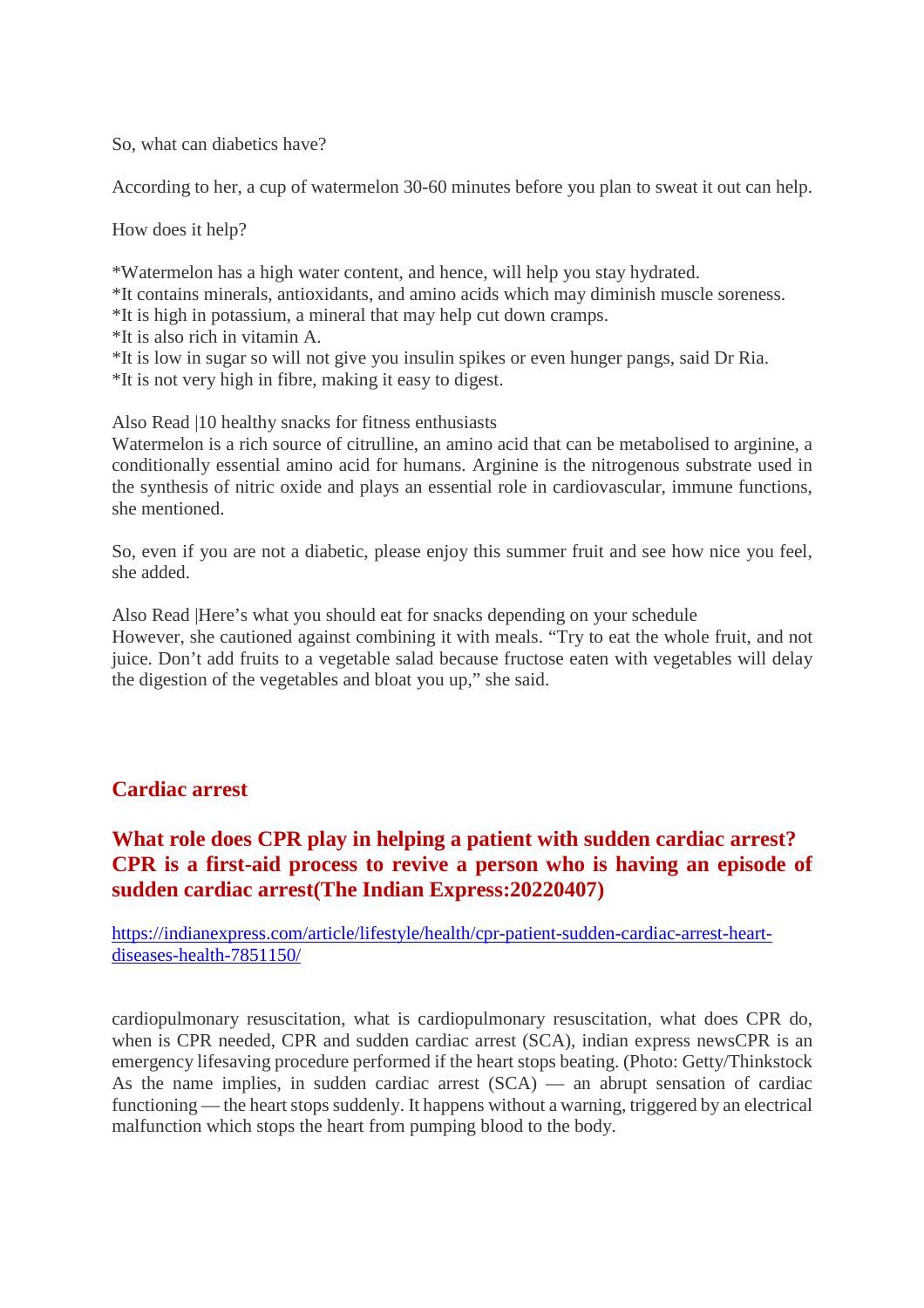Dr Jitendra S Makkar, cardiologist, electrophysiologist, Eternal Hospital, Jaipur, says SCA leads to sudden death if not intervened within the first 6 minutes. "The human heart beats at 60-100 beats per minute and any fluctuation in this rate — either too slow (bradycardia) or too fast (tachycardia) — is referred to as cardiac arrhythmia (irregular heartbeats). Those experiencing a sudden increase in heart rate or those who are genetically prone to heart diseases may experience a fatal arrhythmia or SCA," he explains.

ALSO READ |Christian Eriksen collapse: When and how is CPR performed? According the doctor, symptoms of SCA include:

- Weakness
- Palpitations
- Collapse
- No pulse
- No breathing
- Loss of consciousness
- Chest discomfort
- Shortness of breath

ALSO READ |Heart attack is becoming common among young people; a doctor explains the causes

What role does cardiopulmonary resuscitation or CPR play?

"It is a first-aid process to revive a person who is having an episode of SCA. It is an emergency lifesaving procedure performed if the heart stops beating, which can also happen due to heart attack, stroke, electrocution, drowning etc.," says Dr Makkar, adding that CPR helps restart the breathing process and heartbeat.

cardiopulmonary resuscitation, what is cardiopulmonary resuscitation, what does CPR do, when is CPR needed, CPR and sudden cardiac arrest (SCA), indian express news First aid cardiopulmonary resuscitation. (Photo: Getty/Thinkstock)

In addition, he suggests doing the following to prevent cardiovascular disease and its effects:

1. Keep your cholesterol in check: High cholesterol raises the chances of cardiovascular diseases, as well as stroke. Have foods low in salt.

2. Heart-friendly diet: A heart-healthy diet includes fruits, green vegetables, calcium and vitamins, low fat dairy products, Omega-3 fatty acids, which can also do wonders to your digestive system.

3. Get moving: Every day, at least 30-40 minutes of physical activity is a must for a healthy heart. The activities can include running, swimming, walking etc. It enhances circulation and keeps it healthy.

4. Sound sleep: It is advisable to sleep for 7-8 hours, as this is when the body's cells rebuild and heal. Studies suggest lack of sleep is a risk factor for high blood pressure, as a result, heart disease.

5. Routine check-ups: It is advisable to get the heart checked every 6 months. In addition, diabetes, cholesterol, and blood pressure should be on track.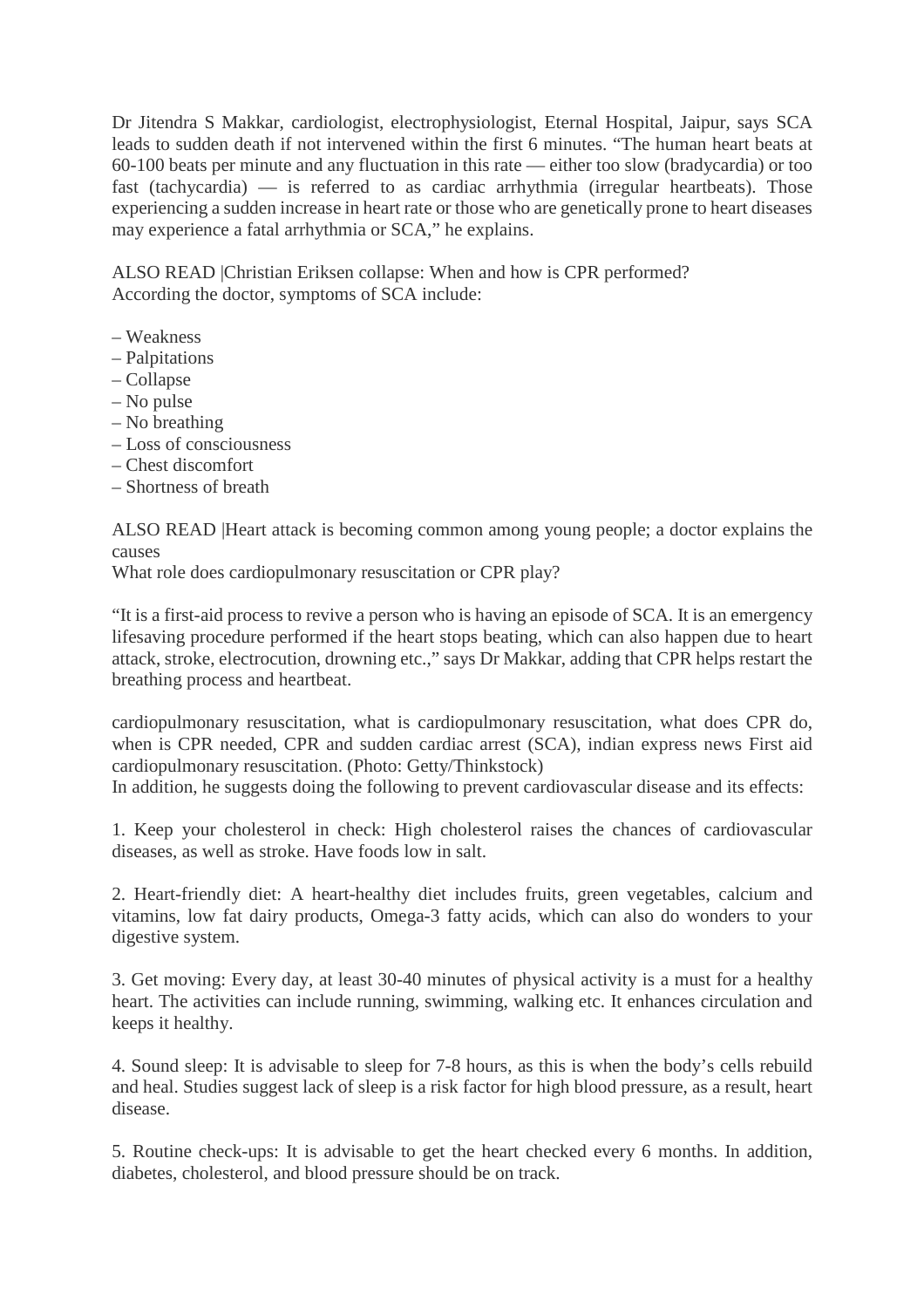#### **Skincare**

### **Five skincare hacks to 'prevent breakouts from your workouts' The sweat released during the workout can lead to skin issues like acne breakouts, irritation, redness and rashes (The Indian Express:20220407)**

https://indianexpress.com/article/lifestyle/five-skincare-hacks-to-prevent-breakouts-fromyour-workouts-7806794/

Ensure healthy and glowing skin with these tips. (Source: Pexels)

Physical activities are known to be beneficial for the skin, and help it give a natural and healthy glow. The sweat released during workouts, however, can also lead to skin issues like acne breakouts, irritation, redness and rashes. So, to reap the maximum skin benefits from your exercise routine, you must keep some tips in mind.

Dermatologist Dr Geetika Mittal Gupta, recently, took to Instagram to share five skincare hacks that you must practice before heading out for a workout.

Take a look.

Follow these tips to prevent breakouts due to your workout, as suggested by the dermatologist.

\*Wash your face right before going for a workout. If you have makeup on, ensure to completely remove it with an oil-based cleanser followed by a gentle cleanser.

\*During the workout, don't forget to use a cold towel on your face to wipe off sweat, pollution and dirt. Don't rub your face against your clothes as it can lead to rashes and itchiness.

#### **Mission Vatsalya**

#### **The child at the centre: On Mission Vatsalya (The Hindu:20220407)**

https://www.thehindu.com/opinion/editorial/the-child-at-the-centre-the-hindu-editorial-onmission-vatsalya/article65296613.ece

Mission Vatsalya must bring together services and structures to help children in distress Schemes designed for social good do well on intent, but their success depends on whether they are built on principles of sustainability and work within structures of accountability. While the Centre's intent to provide 'integrated benefits to children and women' is behind the comprehensive revamping of the Department of Women and Children's schemes, is this a rejig constructed with rules that will ensure maximising benefit for shareholders — women and children? Mission Vatsalya, which has been operationalised, is one of the new triad of schemes along with Mission Shakti, and Poshan 2.0, that aims at securing a healthy and happy childhood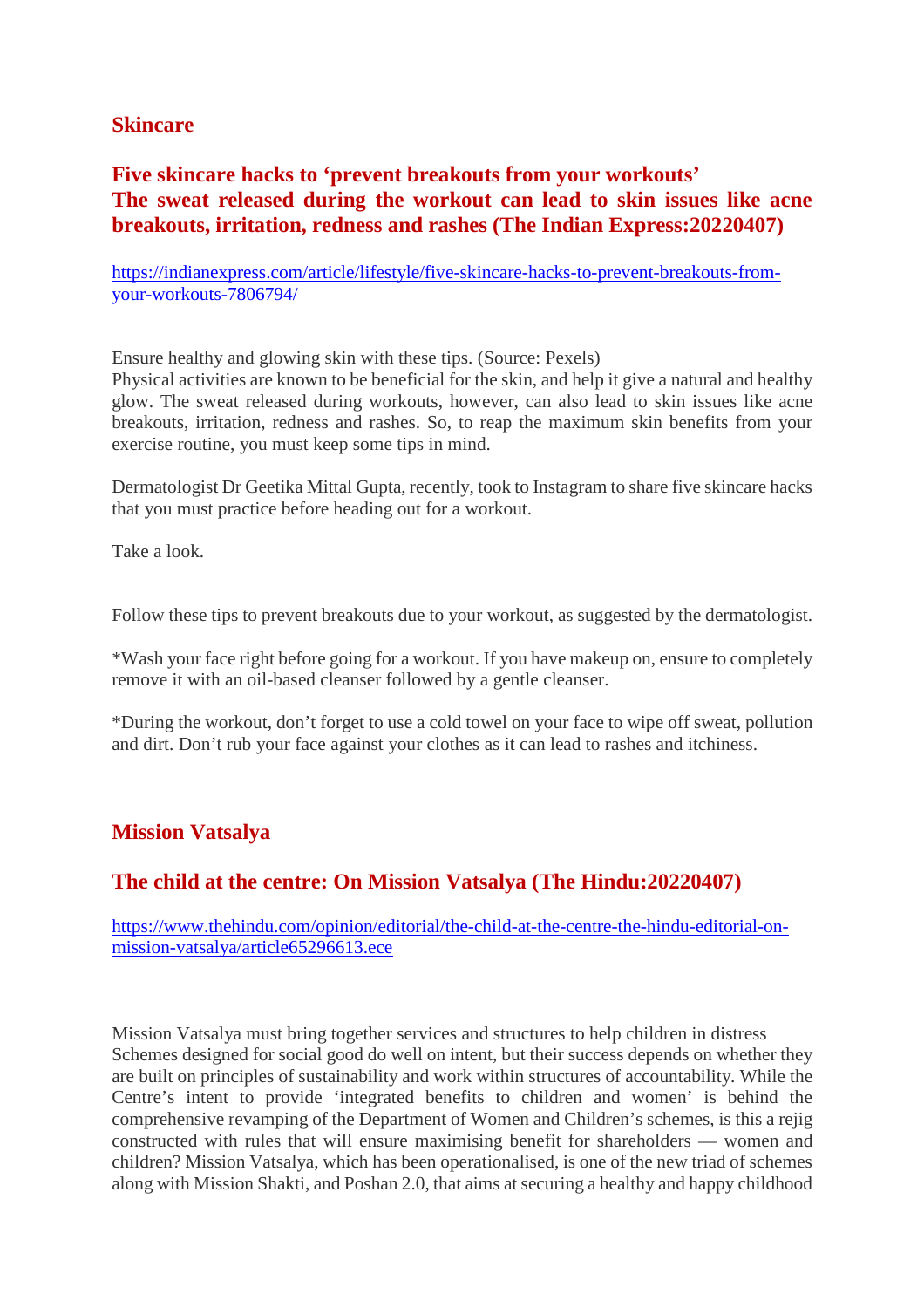for every child. Components under Mission Vatsalya include statutory bodies; service delivery structures; institutional care/services; non-institutional community-based care; emergency outreach services; training and capacity building. The impact of this on one of the pillars of India's child protection services, the ChildLine, has been giving child rights activists sleepless nights. ChildLine (1098), the 24-hour toll free helpline for children in distress, will be manned by the Home Affairs Ministry under Mission Vatsalya, Union Minister Smriti Irani said last year, citing the need to 'preserve data sensitivity'.

ChildLine has been in operation for over 25 years, growing gradually to become one of the largest global networks to assist and rescue children in distress. It has

#### **SARS-CoV-2 variant**

**WHO records new recombinant SARS-CoV-2 variant (The Hindu:20220407)**

https://www.thehindu.com/sci-tech/health/who-records-new-recombinant-sars-cov-2 variant/article65284952.ece

XE recombinant reported in the U.K.; a recombinant variant occurs when an individual is infected with two or more variants at the same time.

The World Health Organization (WHO) has flagged the emergence of a new variant of the SARS-CoV-2 virus, the XE recombinant, in the United Kingdom, and with a possibly higher rate of transmission.

#### **Good Health (Dainik Bhasker :20220407)**

https://epaper.bhaskar.com/detail/1245365/2480589163/mpcg/07042022/194/image/